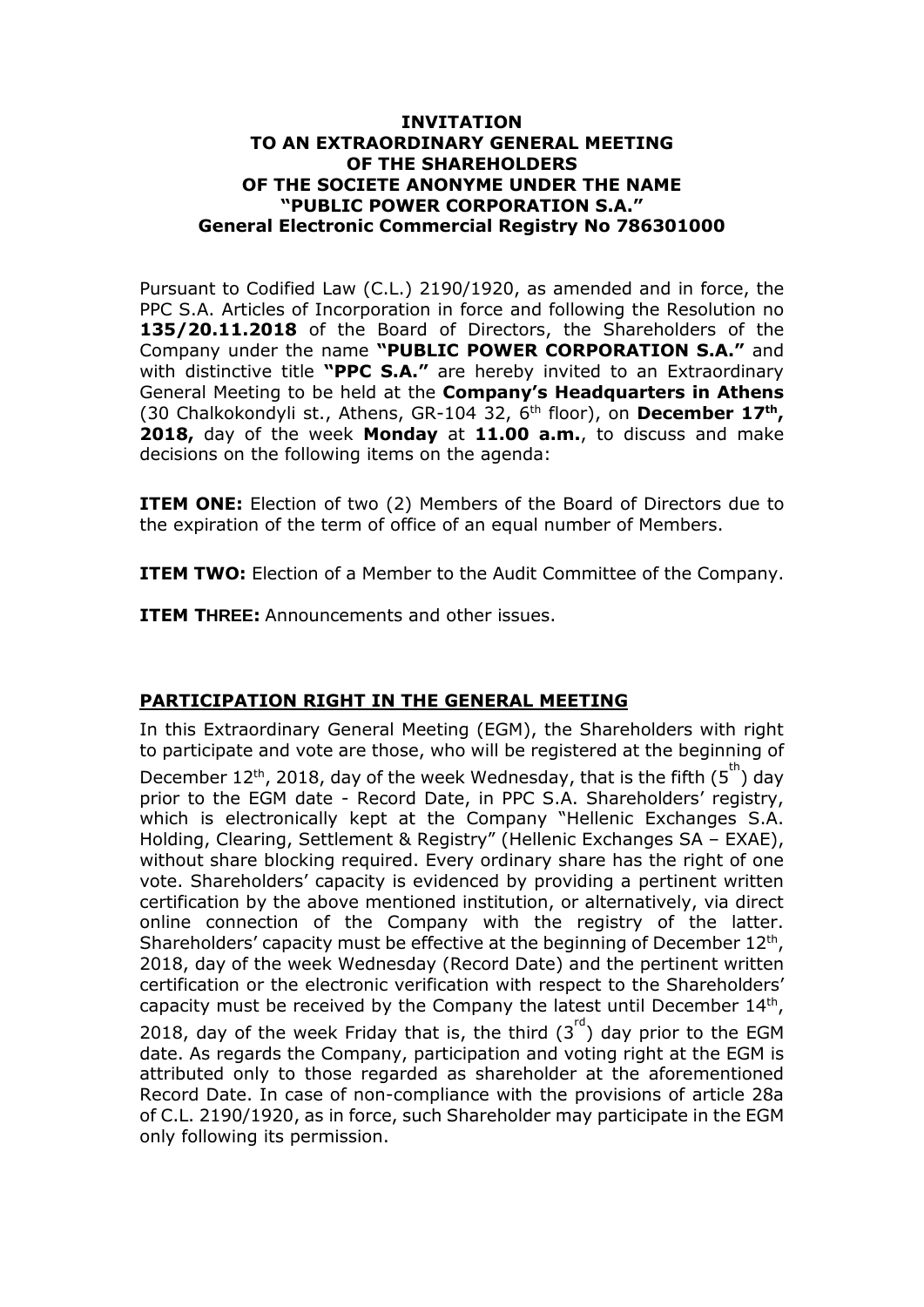### **PROCEDURE FOR THE EXERCISE OF VOTING RIGHT BY PROXY**

The Shareholders who wish to participate in the Extraordinary General Meeting (EGM) by proxy/ies representative/es, must send the pertinent proxy holder authorisation form (Power of Attorney), which is available on the company's website [www.dei.gr](http://www.dei.gr/), to the Company's Corporate Announcements and Shareholders Services Unit (30 Chalkokondyli st., Athens, GR-104 32, 5<sup>th</sup> floor, office 511), no later than December 14<sup>th</sup>, 2018, day of the week Friday, that is the third  $(3<sup>rd</sup>)$  day prior to the date of the General Meeting.

Each shareholder may appoint up to three (3) proxy holders/representatives. However, if a shareholder holds shares of the company appearing in more than one securities account, the above limitation shall not prevent such shareholder from appointing separate proxy holders/representatives for the companies appearing in each securities account, as regards the General Meeting.

A proxy holder/representative acting on behalf of several shareholders may cast votes differently for each shareholder. The proxy holder/representative is obliged to disclose to the Company, before the commencement of the General Meeting, any fact which might be useful to the shareholders in assessing whether the proxy holder/representative might pursue interests other than the interest of the represented shareholder. A conflict of interest within this context may in particular arise where the proxy holder/representative:

a) is a controlling shareholder of the Company, or is another entity controlled by such shareholder;

b) is a member of the Board of Directors or the management of the Company, or of a controlling shareholder or an entity controlled by such shareholder;

c) is an employee or an auditor of the Company, or of a controlling shareholder or an entity controlled by such shareholder;

d) is a spouse or close relative (of  $1<sup>st</sup>$  degree) with a natural person referred to in the above items (a) to (c).

The appointment and the revocation of appointment of a shareholder's proxy holder/representative shall be made in writing and shall be notified to the Company at least three (3) days prior to the date of the General Meeting.

The shareholders are requested to ensure the successful dispatch of the proxy holder authorisation form [power of attorney] and receipt thereof by the Company, by calling at the following numbers: +30 210 5230951, +30 210 5293207.

In order to attend the General Meeting any shareholder/representative shall present an ID card. In case that the shareholder is a legal entity and has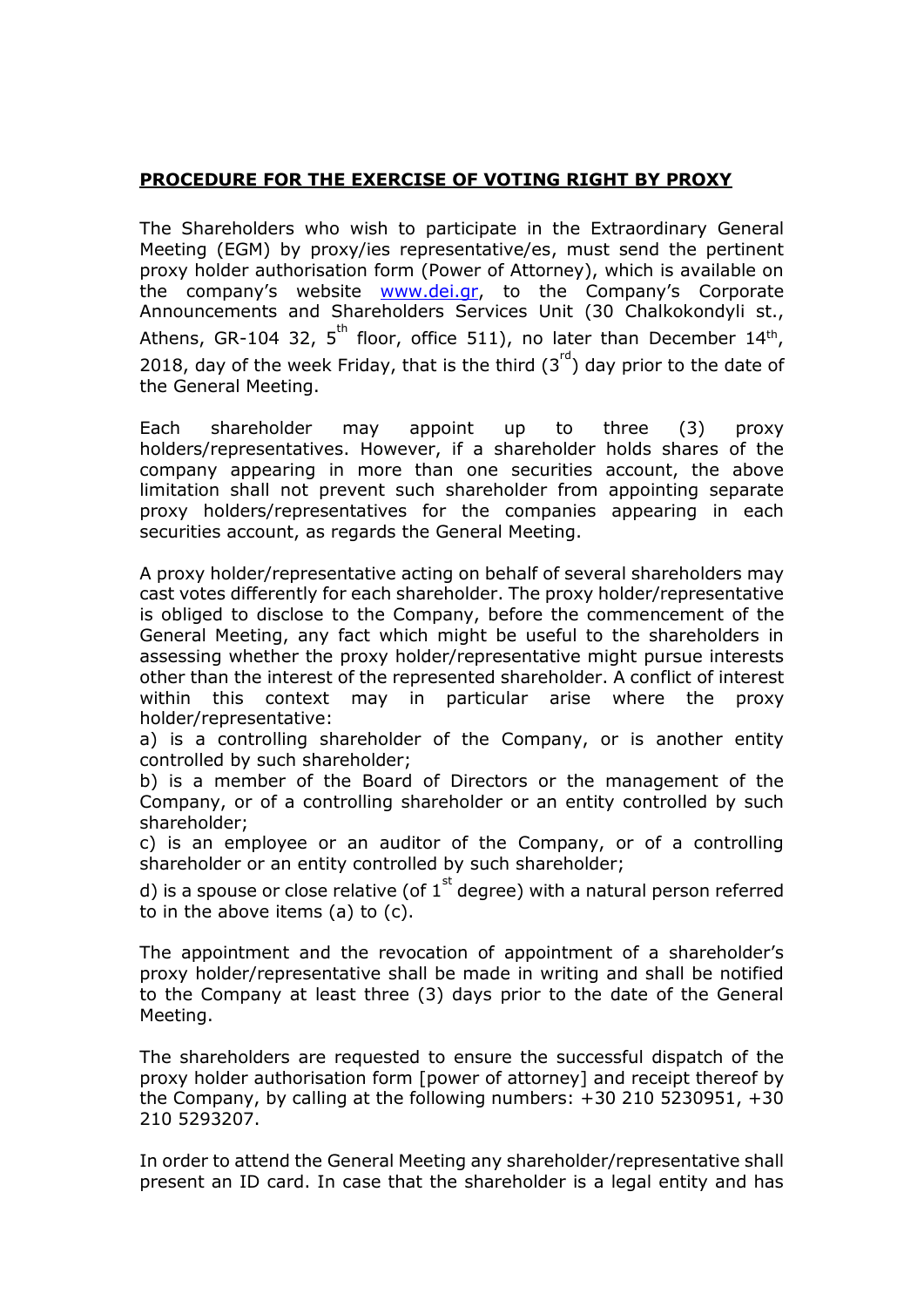not appointed in accordance with the aforementioned procedure a proxy holder/s-representative/s, then the legal representative of such shareholder shall also present his/her legalization documents, in order to attend the General Meeting.

### **SHAREHOLDERS' MINORITY RIGHTS**

With respect to the aforementioned EGM, the Shareholders have also the following rights, which can be exercised within the following deadlines per right:

a) Shareholders representing at least one twentieth (1/20) of the paid-up share capital may request from the Board of Directors to include in the Extraordinary General Meeting's Agenda additional items, provided that the relevant request is communicated to the Board of Directors at least fifteen (15) days prior to the EGM. The said request must be accompanied by a written justification or a draft resolution for approval by the EGM.

b) Shareholders representing at least one twentieth (1/20) of the paid-up share capital may request from the Board of Directors to upload to the Company's website ([www.dei.gr\)](http://www.dei.gr/), at least six (6) days prior to the EGM date, draft resolutions for the items included in the initial or revised EGM agenda, provided that the relevant request is communicated to the Board of Directors at least seven (7) days prior to the EGM date.

c) Following a request of shareholders communicated to the Company at least five (5) full days prior to EGM date, the Board of Directors must provide to the EGM the requested specific information with respect to Company's business, to the extent that these are useful for the actual assessment of the items on the agenda.

d) Following a request of shareholders representing one fifth (1/5) of the paid-up share capital, communicated to the Board of Directors at least five (5) full days prior to the EGM date, the Board of Directors must provide the EGM with information about the course of the Company's affairs and its financial situation.

# **AVAILABLE DOCUMENTS AND INFORMATION**

The present Invitation to the Shareholders, the proxy holder authorisation form [power of attorney], the total number of shares and voting rights existing on the date of the present Invitation as well as any documents provided for in article 27, par. 3, cases c) and d) of C.L. 2190/1920, as in force, are or will be posted on the company's website [www.dei.gr,](http://www.dei.gr/) pursuant to the law and the Company's Articles of Incorporation.

The full text of the documents to be submitted to the General Meeting, as well as of the draft resolutions (article 27, par. 3, items c) and d) of C.L. 2190/1920) will be available in hard copy at the Company's Headquarters in Athens (30 Chalkokondyli st., GR-104 32).

In case a quorum has not been reached on the date set forth herein above, the Shareholders are again invited, in accordance with article 29 par. 2 of C.L. 2190/1920, as applicable, to a **Repeat Extraordinary General Meeting,** in **Athens**, at the **Company's Headquarters** (30 Chalkokondyli